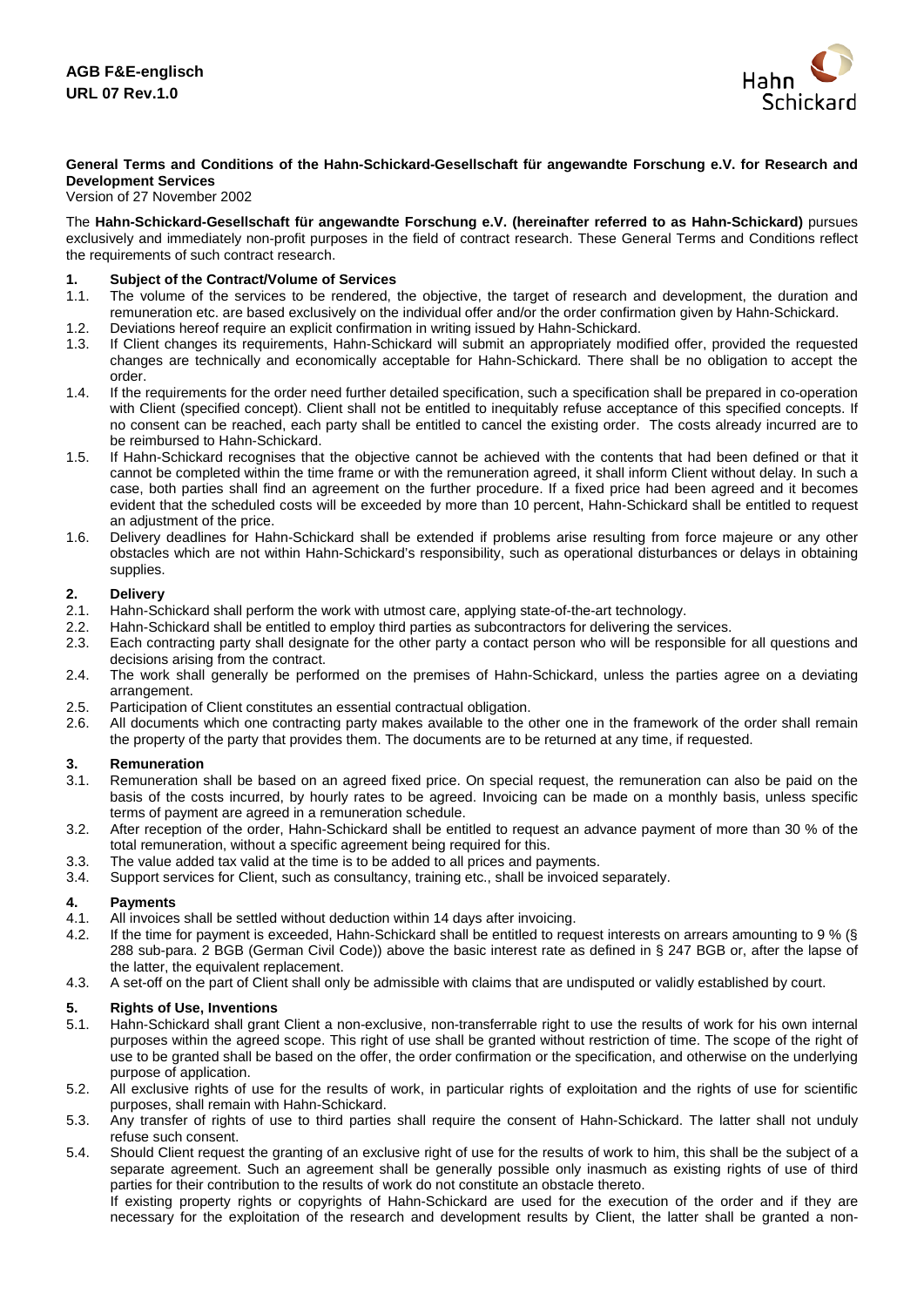- 2 -

exclusive right of use against payment which has to be agreed separately, unless no other obligations on the part of Hahn-Schickard are in conflict with this.

# **6. Completion**

- 6.1. Client shall be obliged to accept the work completed in accordance with the contract. This acceptance shall be made either by a written statement or by taking up operation. Otherwise the provisions of § 640, 641a BGB shall apply.
- 6.2. For clearly defined parts of the work, Hahn-Schickard shall be entitled to request written confirmations about the completion of such parts (partial acceptance).

# **7. Warranty**

- 7.1. Hahn-Schickard warrants the application of scientific care as well as compliance with the acknowledged rules of technology. No warranty is given for the achievement of the purposes and profits intended by Client.
- 7.2. The warranty period shall be 12 months after acceptance of the work or parts of work. This shall also apply to warranty claims which are not subject to the legal warranty periods.
- 7.3. Client shall be obliged to examine the work/parts of work delivered for obvious defects which can be easily noticed by an average client. A written complaint about such obvious defects shall be sent in writing to Hahn-Schickard within four weeks after acceptance. Defects which become evident only after this period must be reported to Hahn-Schickard within the said period after Client has recognized them. If the obligation to examine and report is not complied with, the work shall be regarded as accepted in consideration of the defect in question.
- 7.4. Hahn-Schickard shall be entitled to remedy defects which have been reported in writing and in reconstructable form within an appropriate period of time. Client shall support Hahn-Schickard in due form in the correction of defects. If the correction fails, Client, at his own discretion and excluding all further claims, shall be entitled to request either a reduction of the remuneration or to cancel the contract. The correction shall be considered to have failed only after Hahn-Schickard has been given sufficient opportunity to perform the corrective work without having achieved the desired result.
- 7.5. Hahn-Schickard shall be entitled to request reimbursement of its costs, if Hahn-Schickard has taken action following a notice of defect and it becomes later evident that there was no such defect.

# **8.** Property Rights of Third Parties<br>**8.1.** Hahn-Schickard shall notify Clien

- Hahn-Schickard shall notify Client without delay of any property rights of third parties of which Hahn-Schickard gains knowledge and which could be impaired by the use of the research and development results. Hahn-Schickard and Client shall agree by mutual consent whether and in which way rights of third parties which come to their knowledge shall be considered for the execution of the work.
- 8.2. Otherwise Client shall exempt Hahn-Schickard from any claims of third parties for infringements of property rights.

# **9.** Confidentiality/Data Protection/Publication **9.1.** The parties agree to treat all information con

- The parties agree to treat all information confidentially that is provided by one party to the other party and marked as confidential, even beyond the time of the individual order. They shall commit their employees and (sub) contractors to confidentiality by a confidentiality agreement.
- 9.2. This obligation of confidentiality shall not apply to information which can be generally accessed or which has been published.
- 9.3. For specifically defined purposes, Hahn-Schickard shall be entitled to process person-related data disclosed to it in connection with the individual order, observing the provisions of data protection.
- 9.4. Hahn-Schickard shall be entitled to include Client's name into its reference list and to designate Client as reference customer in advertising documentation and the like. All other references to Client as customer shall be agreed with Client. Client shall endeavour to refer to Hahn-Schickard as partner in publications or advertisements.
- 9.5. Inasmuch as the results of work are not subject to confidentiality, each contracting party shall be entitled to publish them for advertising purposes after having obtained the consent of the other party regarding the contents of such publication.

## **10. Retention of Title**

- 10.1. Hahn-Schickard shall retain the title to the delivered results of work until each and every claim of Hahn-Schickard under the contract as well as all other claims resulting from the current business relationship have been fully settled. Client shall have no right to pledge or transfer of ownership by way of security.
- 10.2. If the title of Hahn-Schickard to the result expires because of adjunction, it is agreed that the title of Client to the uniform matter shall pass to Hahn-Schickard on a pro rata basis (invoice value).
- 10.3. In the case of resale Client shall relinquish all in rem rights to Hahn-Schickard.

## **11. Liability**

- 11.1. Hahn-Schickard excludes liability for slight neglect of duty for cases where no essential contractual obligations, no personal injuries of life and health, no warranties or claims on the basis of the product liability law are concerned. In the framework of slight negligence, Hahn-Schickard shall not be liable for damage which has not occurred on the delivery item itself. The same shall apply to neglect of duty on the part of Hahn-Schickard's (sub) contractors. If liability is excluded, this shall also apply to the personal liability of Hahn-Schickard's employees, agents and (sub) contractors.
- 11.2. The liability to pay damages shall be restricted to predictable damage typical for the contract. In all other cases, Hahn-Schickard shall pay damages only within the insurance coverage inasmuch as it is insured against the damage occurred.
- 11.3. Any claims of Client, regardless of their legal cause, shall be subject to a period of limitation of one year, provided the claims are not asserted because of tort. The period of limitation shall start with the date Client obtains knowledge.